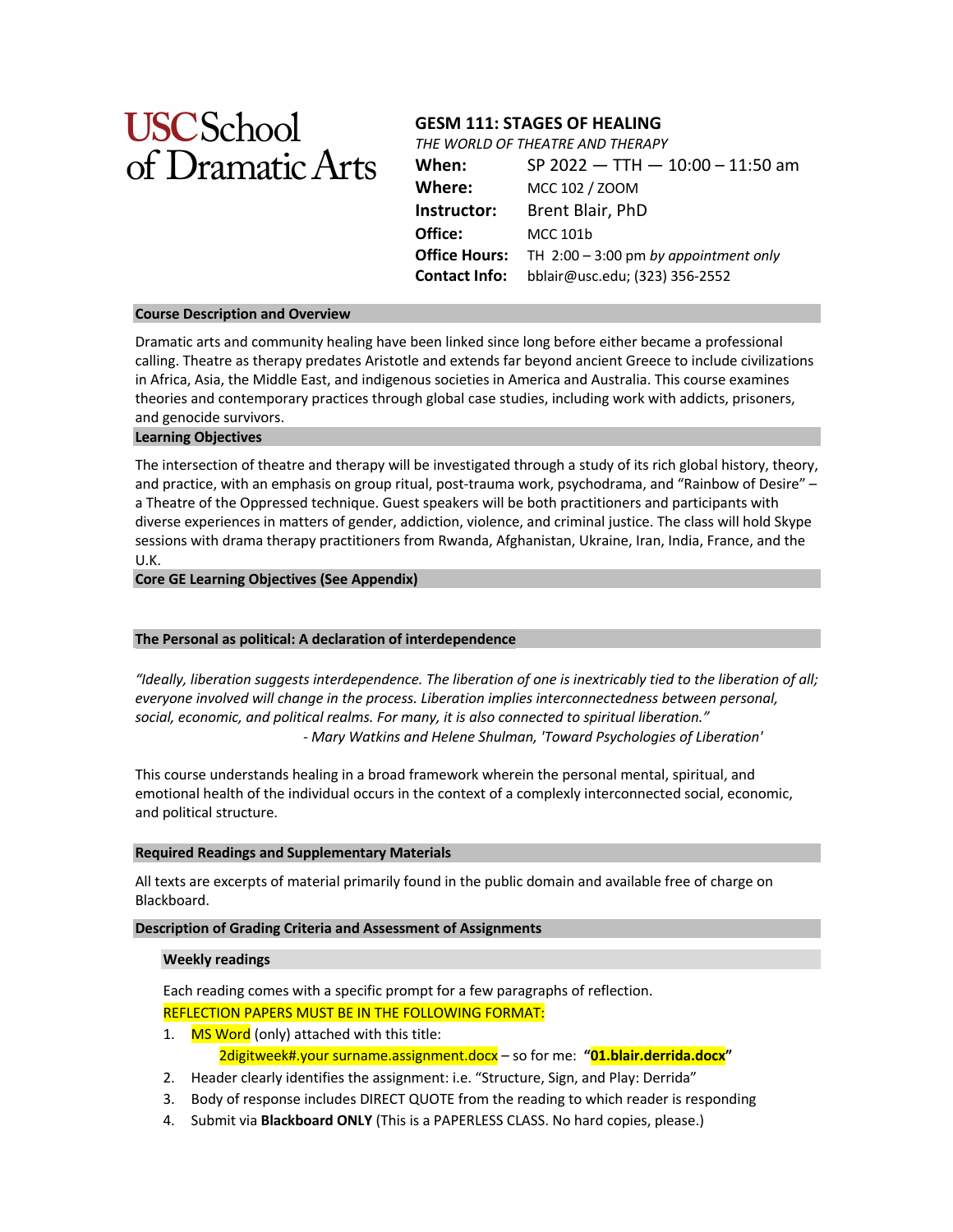# **Critical Papers**

- 1. Critical papers are designed to be research papers on a theme or thesis (established problem), relating directly to the course material (including lecture notes).
- 2. **MLA or APA format only**(please review online or contact the Writing Center at USC for help)
- 3. All concrete statements made MUST BE CITED and REFERENCED. Minimum 4 5 sources.
- 4. Critical papers must be submitted in MS Word attached with this title:

# **2digitweek#.your surname.paper1.docx** – so for me: **06.blair.paper1.docx**

# **FINAL REFLECTION PAPER: 5 pages**

DUE Tuesday, 5/7/20, 2:00 p.m.

See page 9 for description of this assignment.

| <b>Grading Breakdown</b>              |      |                                 |
|---------------------------------------|------|---------------------------------|
| Presence and Participation            | 10%  | $A = 94 - 100$<br>$A = 90 - 93$ |
| <b>Weekly Reading Responses</b>       | 20%  | $B+=87-89$                      |
| Midterm Exam:                         | 15%  | $B = 84 - 86$<br>$B - 80 - 83$  |
| First Paper: Critical                 | 15%  | $C == 77 - 79$                  |
| Second Paper: Reflection              | 10%  | $C = 74 - 76$<br>$C = 70 - 73$  |
| <b>Personal Performative Projects</b> | 15%  | $D = 60 - 69$                   |
| <b>Final Reflection Paper</b>         | 15%  | F<br>$<$ 59                     |
| Total:                                | 100% |                                 |

# **Assignment Due Dates & Grades Each Comes and The Comes and The Comes and The Comes and The Comes and The Comes and The Comes and The Comes and The Comes and The Comes and The Comes and The Comes and The Comes and The Co**

Late assignments, projects, exams, papers, or exercises *shall be accepted* with advanced notice or prior arrangements between the student and the teacher, or under exceptional circumstances. Otherwise, assignments are due on date listed in the syllabus, and late assignments up to one week will be accepted at 50% credit, and will not be accepted after that. **2.** Headers the state  $\frac{1}{2}$  of  $\frac{1}{2}$  and  $\frac{1}{2}$  and  $\frac{1}{2}$  and  $\frac{1}{2}$  and  $\frac{1}{2}$  and  $\frac{1}{2}$  and  $\frac{1}{2}$  and  $\frac{1}{2}$  and  $\frac{1}{2}$  and  $\frac{1}{2}$  and  $\frac{1}{2}$  and  $\frac{1}{2}$  and  $\frac{1}{2}$  and  $\frac{$ 

# **Presence in class: 3.** Bodyof *response in class*: *3.* **Bodyof** *CTC***</u> and the** *reading**s*

This work is co-participatory. As much of the work this semester is done in group collaboration, attendance is necessary for the class' success. Make every effort to make every class. Only medical **1.** Conditions excuse absences. **A.** Critical and  $\alpha$  and  $\alpha$  are search-oriented papers on a papers on a paper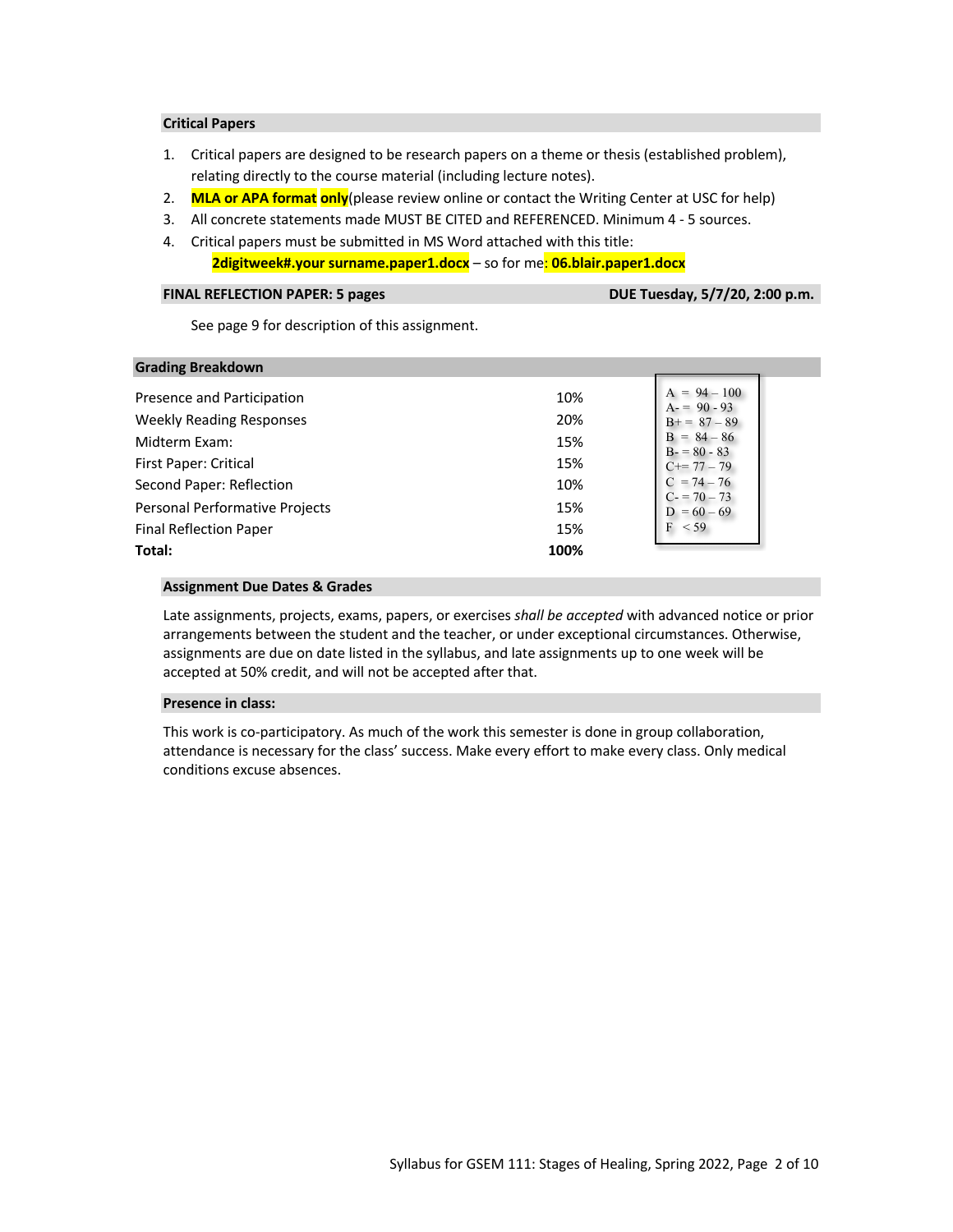| <b>ASSIGNMENT COLOR GUIDES: WRITTEN RESPONSE</b>                                                                                                                                                                                                                                        |                                                             | <b>READ ONLY</b> | <b>READ &amp; DISCUSS</b> | <b>WRITTEN WORK</b>                       | <b>ACTIVITY</b>      |
|-----------------------------------------------------------------------------------------------------------------------------------------------------------------------------------------------------------------------------------------------------------------------------------------|-------------------------------------------------------------|------------------|---------------------------|-------------------------------------------|----------------------|
| <b>Week One</b>                                                                                                                                                                                                                                                                         | <b>Introduction: On Rupture</b>                             |                  |                           |                                           | Jan 11 & 13          |
| Rupture or problem? Response or solution? We explore the madness of trying to make complex and<br>nuanced meaning out of an increasingly black & white, "fix it" world. What's "broken" - if anything? What<br>needs healing? And what are some useful and less useful ways to respond? |                                                             |                  |                           |                                           |                      |
| <b>TUESDAY, JANUARY 11</b>                                                                                                                                                                                                                                                              |                                                             |                  |                           | <b>INTRODUCTIONS, GENERAL INFORMATION</b> |                      |
| Class conversation about the course, about healing and what is "not healing".                                                                                                                                                                                                           |                                                             |                  |                           |                                           |                      |
| For next class read: "Structure, Sign, Play" - Derrida (6 pgs)                                                                                                                                                                                                                          |                                                             |                  |                           |                                           | <b>Due Thu, 1/13</b> |
|                                                                                                                                                                                                                                                                                         | Title your submission: 01.your surname.derrida.docx         |                  |                           |                                           |                      |
| THURSDAY, JANUARY 13                                                                                                                                                                                                                                                                    |                                                             |                  |                           | <b>DERRIDA, CENTERS, RUPTURES</b>         |                      |
| Class reviews Derrida article, reminder of personal "rupture" art projects due next class.                                                                                                                                                                                              |                                                             |                  |                           |                                           |                      |
| <b>Week Two</b>                                                                                                                                                                                                                                                                         | On Stages of Healing: Symbolic Responses to Diabolic Events |                  |                           |                                           | Jan 18 & 20          |
| Responding to rupture implies being a witness to rupture. In what ways are we being helpful, in what ways                                                                                                                                                                               |                                                             |                  |                           |                                           |                      |
| hurtful, witnesses to friends, family, and communities during crisis and trauma, pain or difficulty? Share<br>Rupture Art Projects in class.                                                                                                                                            |                                                             |                  |                           |                                           |                      |
| <b>TUESDAY, JANUARY 18</b>                                                                                                                                                                                                                                                              |                                                             |                  |                           | ON BEING / NOT BEING A GOOD WITNESS       |                      |
| Class exercise about witness. Share Rupture - Art Projects in class.                                                                                                                                                                                                                    |                                                             |                  |                           |                                           |                      |
| Due in class: "Rupture - Art Project"                                                                                                                                                                                                                                                   |                                                             |                  |                           |                                           | <b>Due Tue, 1/18</b> |
|                                                                                                                                                                                                                                                                                         | Title your submission: 01. your surname.rupture.docx        |                  |                           |                                           |                      |
| Read: "Performing Emergency" - Salverson, J. (7 pgs)                                                                                                                                                                                                                                    |                                                             |                  |                           |                                           | <b>Due Tue, 1/18</b> |
| Title your submission: 02. your surname.salverson.docx                                                                                                                                                                                                                                  |                                                             |                  |                           |                                           |                      |
| THURSDAY, JANUARY 20                                                                                                                                                                                                                                                                    |                                                             |                  |                           |                                           | <b>RISKY STORIES</b> |
| Class exercise on seeing ourselves.                                                                                                                                                                                                                                                     |                                                             |                  |                           |                                           |                      |
| "Hearing vs Listening" written assignment                                                                                                                                                                                                                                               |                                                             |                  |                           |                                           | Due Thu, 1/20        |
|                                                                                                                                                                                                                                                                                         | Title your submission: 02. your surname.hearlisten.docx     |                  |                           |                                           |                      |
| <b>Week Three</b>                                                                                                                                                                                                                                                                       | On Theatre: Seeing Ourselves in situ                        |                  |                           |                                           | Jan 25 & 27          |
| The Latin word for human being (homo sapiens sapiens) reminds us that we not only "know," but that we                                                                                                                                                                                   |                                                             |                  |                           |                                           |                      |

**Course Schedule: A Weekly Breakdown** *(For details, see the page on Blackboard)*

1

2

3

"know that we know". Primary to the world of dramatherapy is the advent of stepping outside our role to see ourselves "in our own situation" (in situ). This week we discuss Augusto Boal's understanding of the the

| theatrical / healing space. | סככ טעו סכועכז אוויסטו טאזון אונטאר, וויוס איככג איכ טוסטאס רעצטגט טטטו ט טוועכו געוועוויג טו גווכ            |                            |
|-----------------------------|---------------------------------------------------------------------------------------------------------------|----------------------------|
| TUESDAY. JANUARY 25         |                                                                                                               | <b>SHARING RISKY SPACE</b> |
|                             | Class dialogue about last class paired witness events, explore Boal's notion of theatre as "seeing ourselves" |                            |

outside of ourselves (Xua Xua story). *Read: Fable of Xua Xua – Boal (7 pgs) For Tue, 1/25*

*Title your submission:* **03.your surname.xuaxua.docx**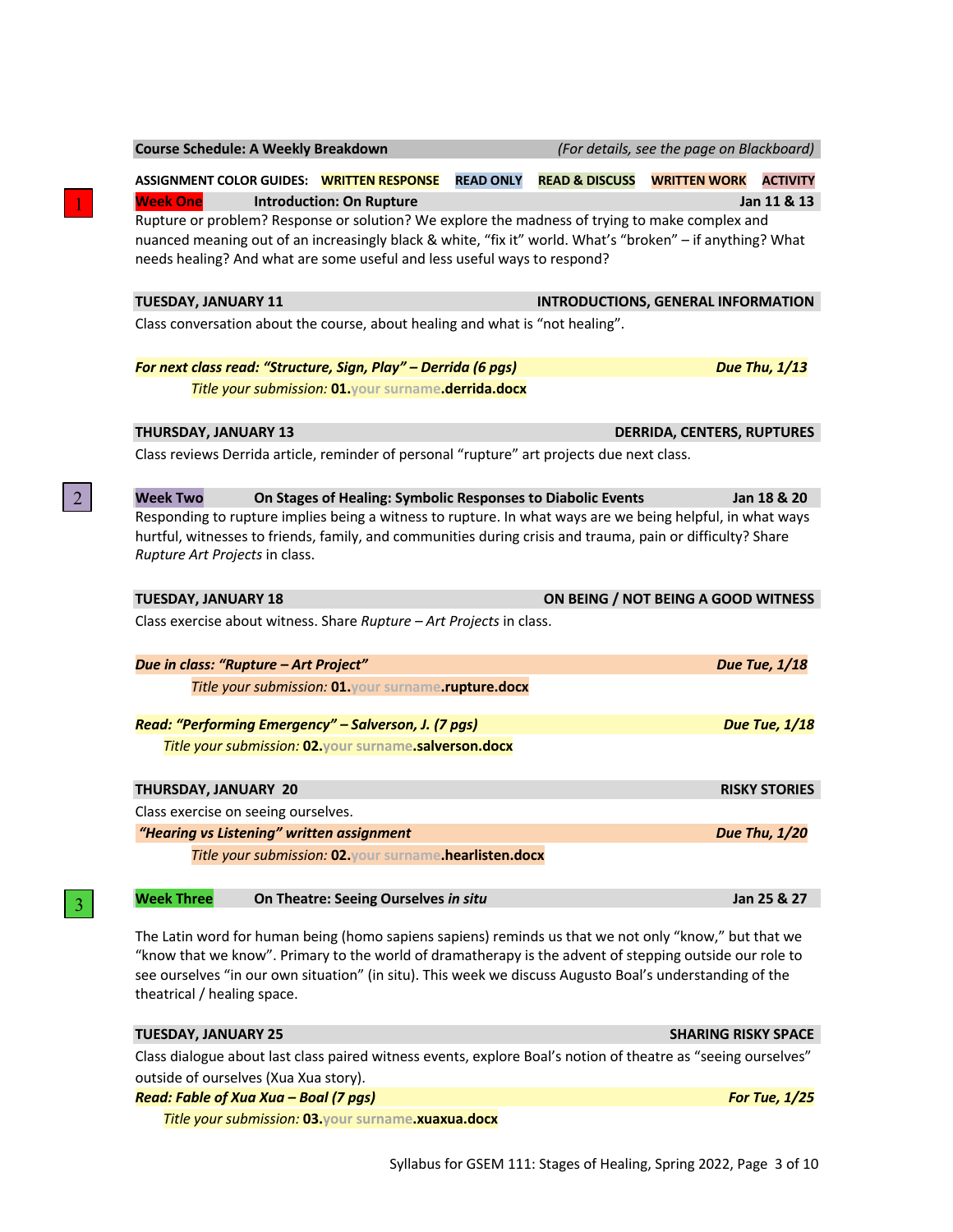| <b>Week Four</b> On Rainbows, Images, and the Numinous                                                                                                                                                         | Feb 1 & 3                        |
|----------------------------------------------------------------------------------------------------------------------------------------------------------------------------------------------------------------|----------------------------------|
| This week takes an in-depth look at the world of theatre and therapy from the perspective of Augusto                                                                                                           |                                  |
| Boal's Theatre of the Oppressed. There is a particular emphasis in the importance of silent images in these                                                                                                    |                                  |
| techniques.                                                                                                                                                                                                    |                                  |
| <b>TUESDAY, FEBRUARY 1</b>                                                                                                                                                                                     | <b>RAINBOW OF DESIRE</b>         |
| Review of the theories of Augusto Boal and Rainbow of Desire techniques.                                                                                                                                       |                                  |
| Read: Rainbow of Desire (pp. 1 - 39) - Boal, A. (39 pgs)                                                                                                                                                       | Due Tue, 2/1                     |
| Title your submission: 04.your surname.rainbow.docx                                                                                                                                                            |                                  |
| THURSDAY, FEBRUARY 11                                                                                                                                                                                          | <b>IMAGE THEATRE</b>             |
| Class exercises on Image Theatre.                                                                                                                                                                              |                                  |
| Read: "Imago" (Draft) - Blair (48 pgs)                                                                                                                                                                         | Due Thu, 2/3                     |
| Title your submission: 04. your surname.imago.docx                                                                                                                                                             |                                  |
| <b>Week Five</b><br><b>Healing Stories: Making Memories and Histories</b>                                                                                                                                      | Feb 8 & 10                       |
| The role of memory in healing from critical events such as trauma is a tricky and varied one. Boundaries blur                                                                                                  |                                  |
| between "truth" and "fiction," mostly depending on who is constructing the narrative of the past. In this                                                                                                      |                                  |
| week, students will explore the political framework and the role of the state in "constructing" memorials                                                                                                      |                                  |
| and narratives that may bring more rupture than healing; then, the class turns to Afghanistan to explore a                                                                                                     |                                  |
| memory art project within the frame of personal and collective healing and freedom.                                                                                                                            |                                  |
| <b>TUESDAY, FEBRUARY 8</b>                                                                                                                                                                                     | <b>MEMORY ENTREPRENEURS</b>      |
| Review of the concepts in Jelin's State Repression and the Labors of Memory, and an in-depth dialogue                                                                                                          |                                  |
| about the complex relationship between memory and healing.                                                                                                                                                     |                                  |
| <b>Read: "Political Struggles for Memory" Jelin (19 pgs)</b>                                                                                                                                                   | <b>Due Tue, 2/08</b>             |
| Title your submission: 06. your surname.jelin.docx                                                                                                                                                             |                                  |
| THURSDAY, FEBRUARY 10                                                                                                                                                                                          | <b>MEMORY BOXES / SCULPTURES</b> |
|                                                                                                                                                                                                                |                                  |
| A hoped for Zoom conversation with one of the founders of AHRDO (in exile now) about the Memory Box                                                                                                            |                                  |
| Initiative, pending availability and their refugee situation. Then, an in-class construction of "memory                                                                                                        |                                  |
| boxes".                                                                                                                                                                                                        |                                  |
| View & Respond: "Memory Box Initiative" and "Hjalmar" (YouTube Videos, Blackboard)                                                                                                                             | <b>Due Thu, 2/10</b>             |
| Title your submission: 07. your surname.memorybox.docx                                                                                                                                                         |                                  |
| <b>Week Six</b><br>Clown and Play: The Healing Relationship between Ergic and Ludic                                                                                                                            | Feb 15 & 17                      |
| There's a time for play and a time for work, or so we've been told; but what's the harm in combined<br>functions? What's the harm if we separate work from play in a culture so dedicated to both, and in such |                                  |

Class dialogue and interactive work on the three theatrical experiences of Boal, leading to the creation of Theatre of the Oppressed as a methodology. Special focus on the *Rainbow of Desire* experience in Sweden. *Read: My Three Theatrical Experiences – Boal For Thu, 1/27*

*Title your submission:* **03.your surname.xuaxua.docx**

5

6

4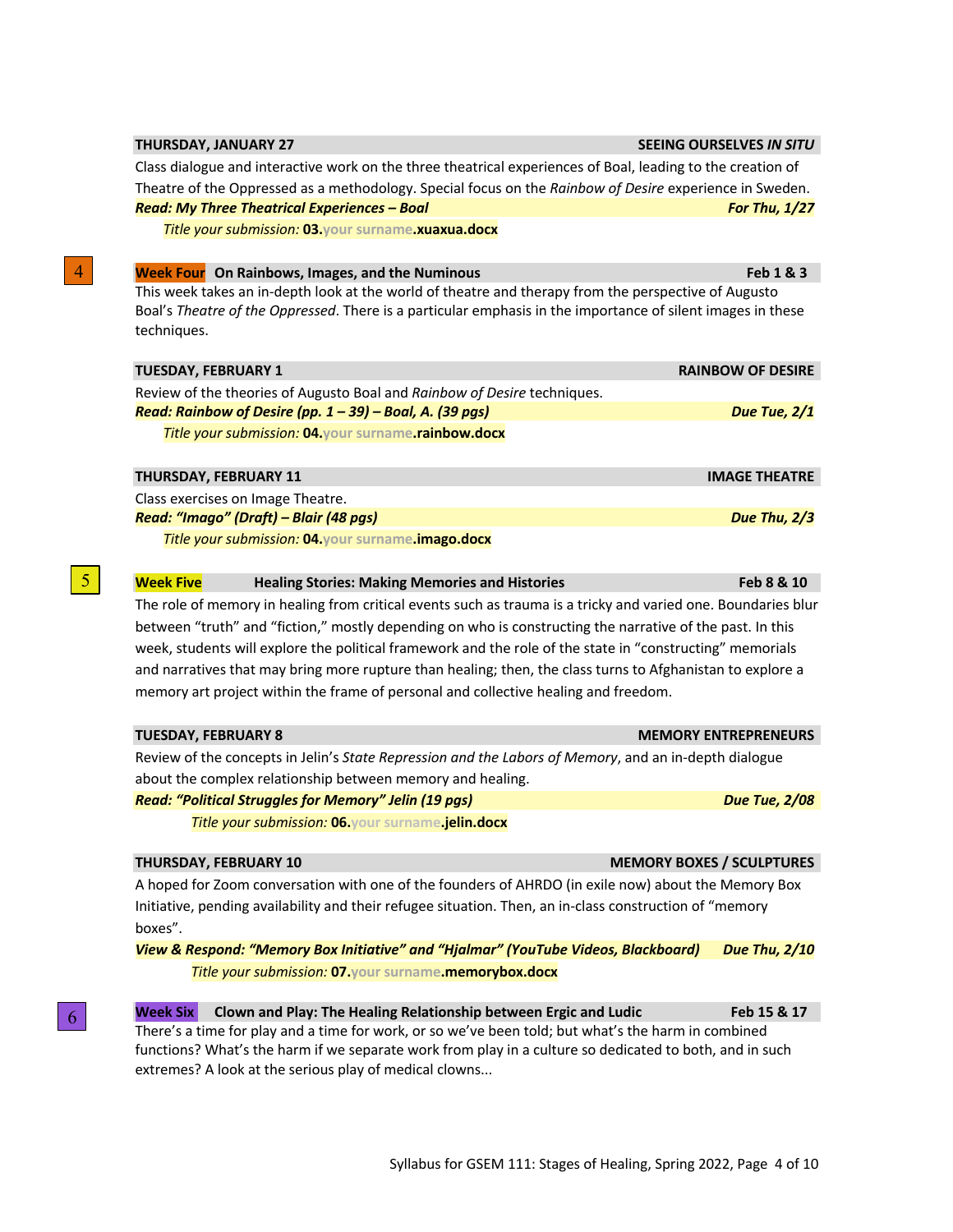# **TUESDAY, FEBRUARY 15 MEDICAL CLOWNING**

Class exercises in clowning / conversation about Medical Clowning. (It is also the Jewish holiday of *Purim* today, very appropriate!). Guest: Zach Steele, Director, Medical Clowning Program, USC SDA *Review: "Doutores da Alegria" (English subtitles, 1:50)* **Due Tue, 2/15 Due Tue, 2/15** 

*Title your submission:* **05.your surname.doutores.docx**

# **THURSDAY, FEBRUARY 17**

Explore shamanism and clowning, and the ergic and ludic functions (Victor Turner) relative to healing.

|                                                  | CRITICAL PAPER I: 5 page paper - "Rupture and Play"                               |                                                                                                                | <b>DUE: Thu, 2/24</b>       |
|--------------------------------------------------|-----------------------------------------------------------------------------------|----------------------------------------------------------------------------------------------------------------|-----------------------------|
|                                                  |                                                                                   | <b>WRITE A FIVE PAGE CRITICAL PAPER</b> with footnotes or endnotes in APA or MLA format on the theme           |                             |
|                                                  |                                                                                   | "rupture and play". Look back at the material covered so far in class, and pick a personal experience with     |                             |
|                                                  |                                                                                   | which you have a particularly strong connection. How might you imagine playfulness or infusing play into       |                             |
|                                                  |                                                                                   | the core of this potentially painful experience in a way that might bring about healing?                       |                             |
|                                                  | Title your submission: 06. your surname.paper1.docx                               |                                                                                                                |                             |
|                                                  |                                                                                   |                                                                                                                |                             |
| <b>Week Seven</b>                                | Role Play: The Ecology of Imagination                                             |                                                                                                                | Feb 22 & 24                 |
|                                                  |                                                                                   | This week, role play and the role of imagination in the ecology of thought. How do we imagine ourselves,       |                             |
|                                                  |                                                                                   | and how do we tell / re-tell / read our stories? How does this imagination contribute or detract from          |                             |
|                                                  | healing? A brief look at role play as found in Playback Theatre.                  |                                                                                                                |                             |
|                                                  |                                                                                   |                                                                                                                |                             |
| <b>TUESDAY, FEBRUARY 22</b>                      |                                                                                   |                                                                                                                | (RE)TELLING OTHER'S STORIES |
|                                                  |                                                                                   | Review of the concepts of the global movement known as Playback Theatre, from Jonathan Fox's                   |                             |
|                                                  | groundbreaking work to the demands and challenges of intercultural story telling. |                                                                                                                |                             |
|                                                  | Review: "Everyone Has a Story" - Salas (YouTube TEDxSIT)                          |                                                                                                                | Discuss Tue, 2/22           |
|                                                  |                                                                                   |                                                                                                                |                             |
| <b>THURSDAY, FEBRUARY 24</b>                     |                                                                                   | <b>IMPROV for PLAYBACK THEATRE</b>                                                                             |                             |
|                                                  | Class exercises in improvisation, a fundamental tool Playback Theatre.            |                                                                                                                |                             |
|                                                  | Read: "The Ecology of Role Play" - Papadoupoulos                                  |                                                                                                                | Discuss Thu, 2/24           |
|                                                  |                                                                                   |                                                                                                                |                             |
| Read: "Your Story, My Story, Our Story" - Dennis |                                                                                   |                                                                                                                | <b>Due Thu, 2/24</b>        |
|                                                  | Title your submission: 07. your surname.dennis.docx                               |                                                                                                                |                             |
|                                                  |                                                                                   |                                                                                                                |                             |
| <b>Week Eight</b>                                | <b>Mask &amp; Mystery: Invisible Guests</b>                                       |                                                                                                                | Mar 1 & 3                   |
|                                                  |                                                                                   | Invisible guests and masks that speak. The world of mystery holds space for healing, if the task of letting go |                             |
|                                                  | were somewhat easier in today's "must know" culture.                              |                                                                                                                |                             |
|                                                  |                                                                                   |                                                                                                                |                             |
| <b>TUESDAY, MARCH 1</b>                          |                                                                                   |                                                                                                                | <b>Mystery and Mask</b>     |

Class discussion on "invisible guests" and the childlike imaginative world of play-pretend. Is it healing for children to have make-believe friends? What about adults? The role of make-believe as psychopomp. *Read: "On Holding Holy Converse..." – Watkins (11 pgs) Due Tue, 3/01*

*Title your submission:* **08.your surname.watkins.docx**

8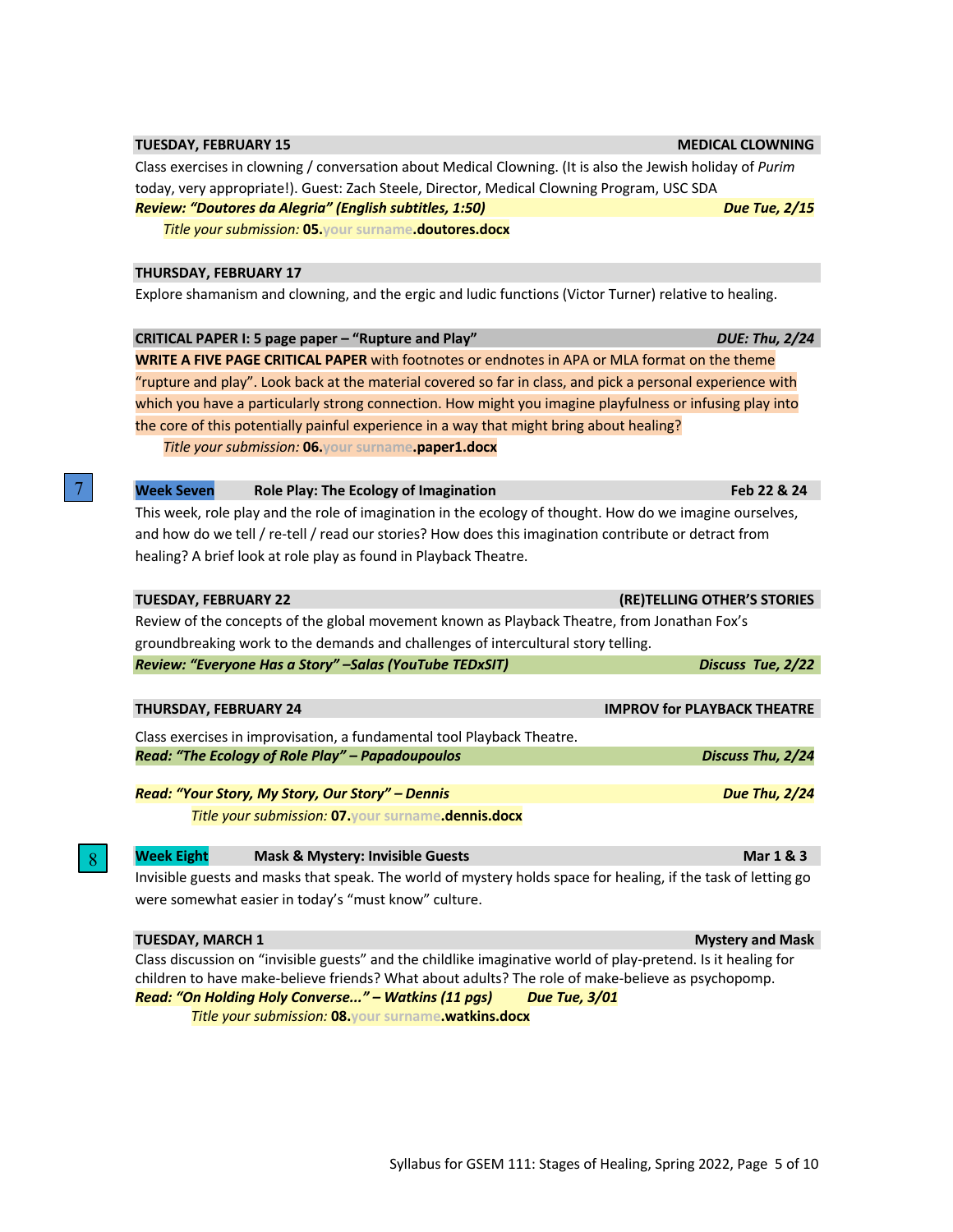| <b>THURSDAY, MARCH 3</b>                                                                                                                                                                                                                                                                                                                                                                                                                                                                                                                                                                        | <b>PLAY WITH MASKS</b>                    |
|-------------------------------------------------------------------------------------------------------------------------------------------------------------------------------------------------------------------------------------------------------------------------------------------------------------------------------------------------------------------------------------------------------------------------------------------------------------------------------------------------------------------------------------------------------------------------------------------------|-------------------------------------------|
| The unique world of Indigenous cultural performance as healing. Students investigate the role of rhythm,<br>play, and mask as expressive midwife to unspeakable / difficult narratives.                                                                                                                                                                                                                                                                                                                                                                                                         |                                           |
| Read: "The Aesthetics of Narrative in Igbo Masquerades" - Nwabueze                                                                                                                                                                                                                                                                                                                                                                                                                                                                                                                              | <b>Due Thu, 3/03</b>                      |
| Title your submission: 08.your surname.igbomasks.doc0                                                                                                                                                                                                                                                                                                                                                                                                                                                                                                                                           |                                           |
| <b>Midterm Exam (Available after 3/03)</b>                                                                                                                                                                                                                                                                                                                                                                                                                                                                                                                                                      | Due Thu, 3/10                             |
| Title your submission: 09. your surname.midterm.docx                                                                                                                                                                                                                                                                                                                                                                                                                                                                                                                                            |                                           |
| <b>Week Nine</b><br><b>Such Stuff as Dreams</b>                                                                                                                                                                                                                                                                                                                                                                                                                                                                                                                                                 | Mar 8 & 10                                |
| When we dream, if we dream, what does it mean, if anything? What role does the unconscious play in the<br>world of our individual (and collective?) ruptures? Are dreams healing, portentous, or simply the wandering<br>imagination?                                                                                                                                                                                                                                                                                                                                                           |                                           |
| <b>TUESDAY, MARCH 8</b>                                                                                                                                                                                                                                                                                                                                                                                                                                                                                                                                                                         | Is This The Real Life?                    |
| Class discussion on dream theatre, dreams, and the healing properties of the personal / collective<br>unconscious.                                                                                                                                                                                                                                                                                                                                                                                                                                                                              |                                           |
| Read: "Dreaming Together" - Lipsky (pp. 1-32)                                                                                                                                                                                                                                                                                                                                                                                                                                                                                                                                                   | <b>Due Tue, 3/08</b>                      |
| Title your submission: 09. your surname.lipsky.docx                                                                                                                                                                                                                                                                                                                                                                                                                                                                                                                                             |                                           |
| <b>THURSDAY, MARCH 10</b>                                                                                                                                                                                                                                                                                                                                                                                                                                                                                                                                                                       | <b>Dream Theatre</b>                      |
| Class participates in a dream theatre workshop. Students are invited to bring dream material to class to<br>share and work on in a theatrical way.                                                                                                                                                                                                                                                                                                                                                                                                                                              |                                           |
| <b>Read: "Waking Dreams" Watkins (excerpt)</b>                                                                                                                                                                                                                                                                                                                                                                                                                                                                                                                                                  | Due Thu, 3/10                             |
| <b>Week Ten</b><br><b>The Theatre of Prison</b>                                                                                                                                                                                                                                                                                                                                                                                                                                                                                                                                                 | Mar 22 & 24                               |
| Exploring the dynamics of healing risky stories within the penal system.                                                                                                                                                                                                                                                                                                                                                                                                                                                                                                                        |                                           |
| <b>TUESDAY, MARCH 22</b>                                                                                                                                                                                                                                                                                                                                                                                                                                                                                                                                                                        | Ethics of Prisons / Ethics of Prison Work |
| Presentation on the Prison Industrial Complex - challenges, dehumanizations, slavery. Wherefore healing?                                                                                                                                                                                                                                                                                                                                                                                                                                                                                        |                                           |
| Watch: 13 <sup>th</sup> - Documentary - by Ava Duvernay (Available free on YouTube)                                                                                                                                                                                                                                                                                                                                                                                                                                                                                                             | <b>Due Tue, 3/22</b>                      |
| <b>THURSDAY, MARCH 24</b>                                                                                                                                                                                                                                                                                                                                                                                                                                                                                                                                                                       | <b>Prison Shakespeare</b>                 |
| Class conversation about the ethics of working with incarcerated populations living in a landscape of<br>vulnerability                                                                                                                                                                                                                                                                                                                                                                                                                                                                          |                                           |
| "Shakespeare behind bars." It's a thing. But as the saying goes, perhaps it matters less what we do than why<br>we are doing it. Topics of culture, identity, appropriation, invitation, and expression come in here. Is it<br>healing? Class conversation about the work of Australian founder of Queensland Shakespeare Ensemble,<br>who runs regular theatre programs for inmates of Borallon Correctional Facility in Brisbane. What is healing,<br>what is challenging about doing theatre in prisons? Visit with formerly incarcerated individuals working on<br>Restorative Justice now. |                                           |
| Read: "Prison Shakespeare" - Pensalfini (Ch 4 & 5, pp. 107-187)                                                                                                                                                                                                                                                                                                                                                                                                                                                                                                                                 | <b>Due Thu, 3/24</b>                      |
| Title your submission: 10. your surname.prisonshakespeare.docx                                                                                                                                                                                                                                                                                                                                                                                                                                                                                                                                  |                                           |

10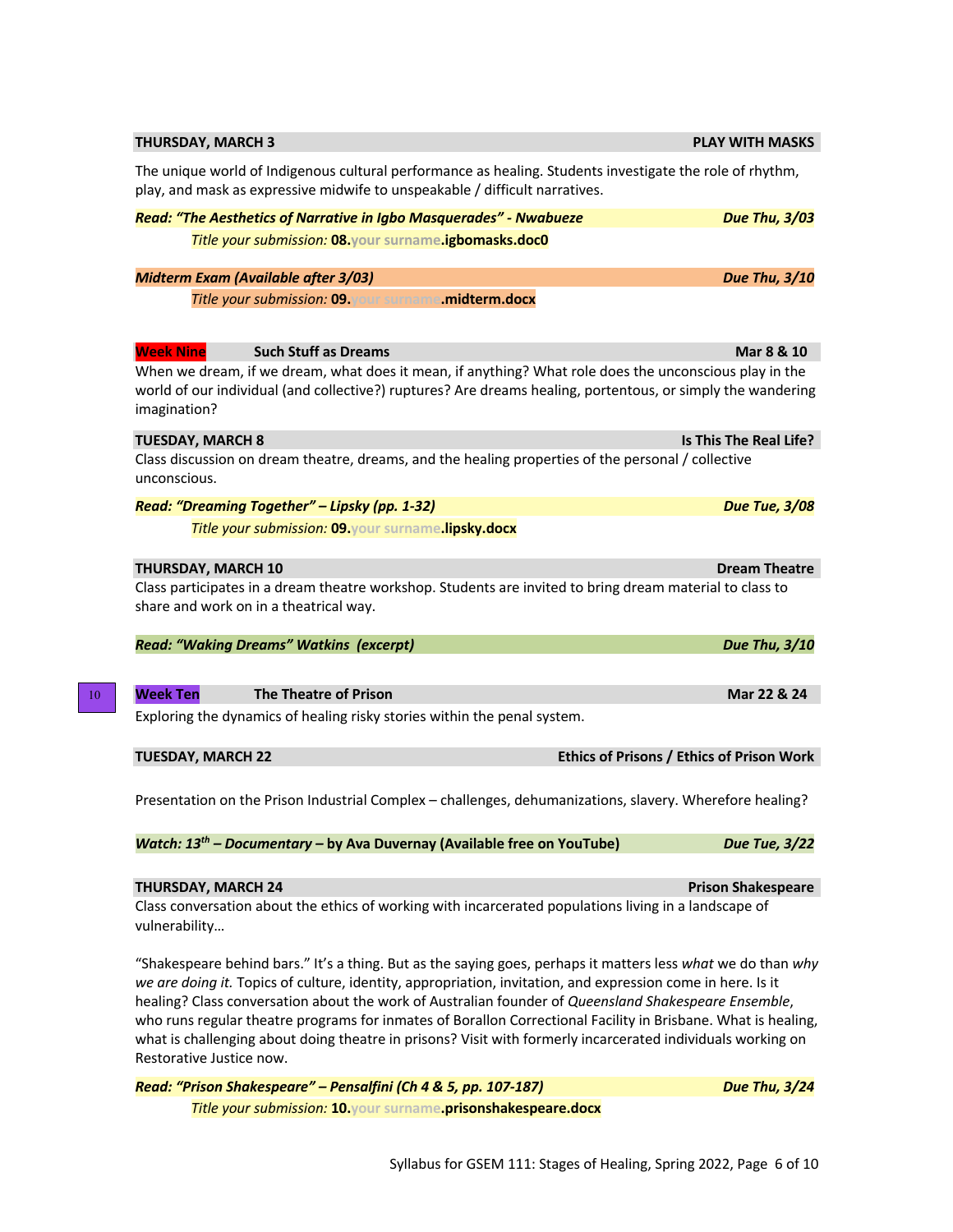11

# **Week Eleven Prison / Education: Challenge, Conflict, and Power <b>Marr 29 Marr 29 & 31**

"How to create spaces of liberty inside the walls of a prison? Prisoners have the freedom to analyse their past...and to invent their distant future....But what about the present?" Boal, *Games for Actors*...

# **TUESDAY, MARCH 30 Transgression**

Class discussion about the nature of prisons as hosts of hostility and isolation; the panopticon as pathology. Wherefore healing in this environment? What are some ethical concerns?

# *Read: "Teaching to Transgress" – bell hooks (excerpt) Due Tue, 3/29*

*Title your submission:* **11.your surname.hooks.docx**

# **THURSDAY, APRIL 2: Possibilities** *TO & Restorative Justice*

The power of Restorative Justice. A deep dive into a new modality of healing and the arts, using Theatre of the Oppressed with Restorative Justice through a partnership with Healing Dialogue and Action.

# **Week Twelve Into Action Apr 5 & 7**

"This theatre should be a rehearsal for action in real life, rather than an end in itself." Augusto Boal, The Aesthetics of the Oppressed.

|  | <b>TUESDAY, APRIL 5</b> |  |
|--|-------------------------|--|

What are the ethics of moving someone from observation to action? The power of dramatherapy is framed by ethical considerations. Students explore the possibilities and constraints of the application of Theatre of the Oppressed within a therapeutic context.

*Read: "Chap 37: Therapy" – Blair, Brioc, Schutzman (pp. 343-354)* Due Tue, 4/05<sup>1</sup> *Title your submission:* **12.your surname.ch37therapy.docx**

# **THURSDAY, APRIL 7** *On Action*

Class participation in another technique that made the body of work *Rainbow of Desire* world renowned.

*Read: "Postscript" to Games for Actors… – Boal (pp. 298 - 301) Due Thu, 4/07 Title your submission:* **12.your surname.postscript.docx**

#### *Week Thirteen* **<b>Trauma Drama Apr 12** & 14

"...the attempt to understand trauma brings one repeatedly to this peculiar paradox: that in trauma the greatest confrontation with reality may also occur as an absolute numbing to it..." Caruth, *Trauma: Explorations in Memory*

**The ethics of theatre & therapy** 





*Title your submission:* **10.your surname.paper2.docx**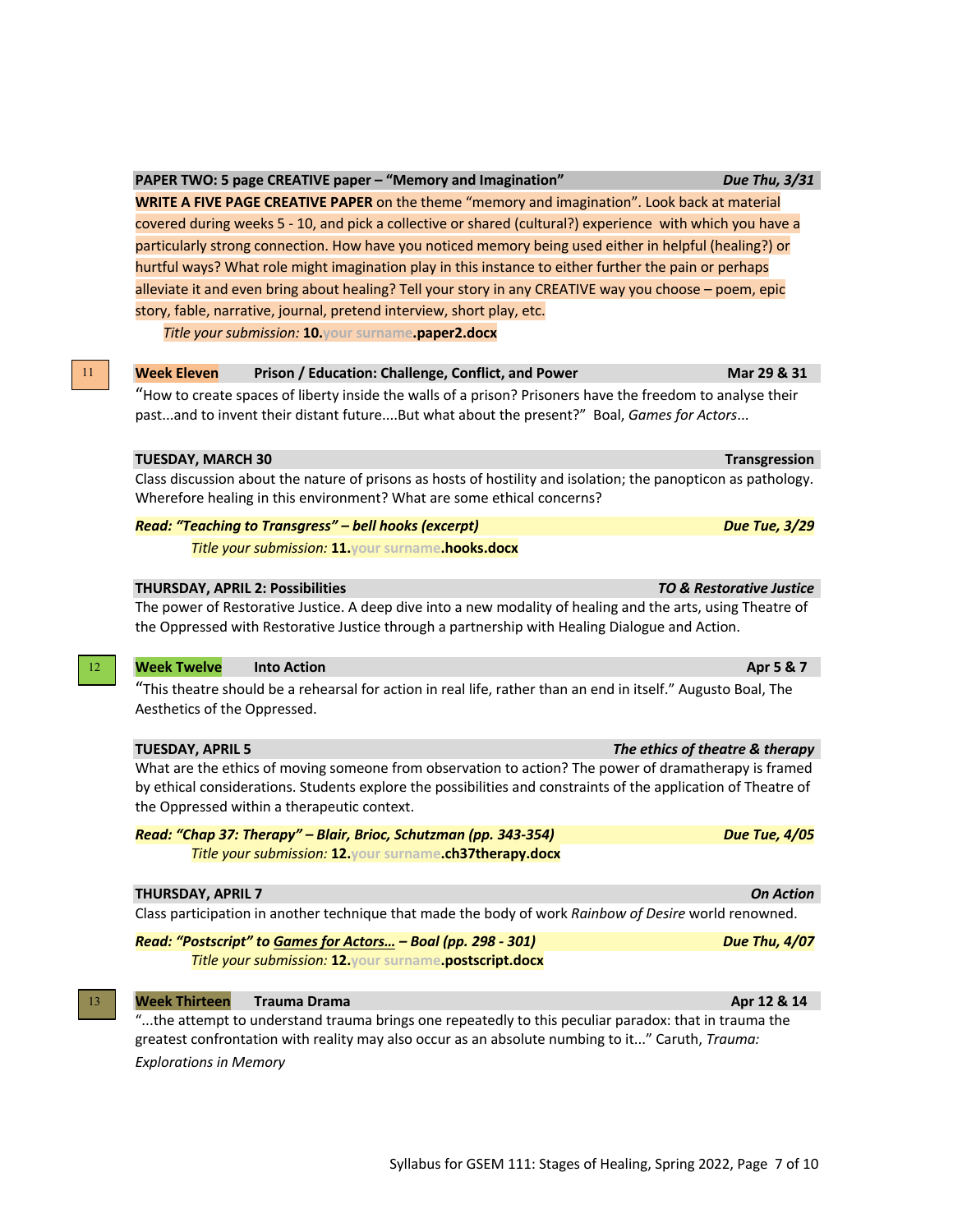| <b>TUESDAY, APRIL 12</b>  |                                                                                                          | <b>Guhahamuka</b>                    |
|---------------------------|----------------------------------------------------------------------------------------------------------|--------------------------------------|
|                           | How does one navigate healing in a world of unspeakable harm and trauma?                                 |                                      |
|                           | Read: "The Inner World of Trauma" - Singer (excerpt)                                                     | <b>Due Tue, 4/12</b>                 |
|                           | Title your submission: 13. your surname.singer.docx                                                      |                                      |
| <b>THURSDAY, APRIL 14</b> |                                                                                                          | <b>Unspeakable Museums</b>           |
|                           | Class participation in the technique that was used in Rwanda called "Museum of the Unspeakable".         |                                      |
|                           | Review: "We Cry on the Inside" Fletcher, Blair (+description of the technique)                           | Due Thu, 4/14                        |
| <b>Week Fourteen</b>      | <b>On Matters Personal and Political</b>                                                                 | Apr 19 & 21                          |
|                           | " personal problems are political problems. There are no personal solutions at this time. There is only  |                                      |
|                           | collective action for a collective solution." Carol Hanisch, "The Personal is Political," 1969           |                                      |
| <b>TUESDAY, APRIL 19</b>  |                                                                                                          | <b>Countering Amnesia</b>            |
|                           | How does one navigate healing in a world of unspeakable harm and trauma?                                 |                                      |
|                           | Read: "Liberation Arts: Amnesia, Counter-Memory" (34 pgs.)                                               | <b>Due Tue, 4/19</b>                 |
|                           | Title your submission: 14 your surname liberationarts.docx                                               |                                      |
| <b>TUESDAY, APRIL 21</b>  |                                                                                                          | <b>Playful Resilience</b>            |
|                           | Games and activities to build resilience and celebrate exemplary memory.                                 |                                      |
|                           | <b>Read: "Medicine Stories" Levins Morales (excerpt)</b>                                                 | <b>Due Tue, 4/21</b>                 |
|                           | Title your submission: 14. your surname.medicinestories.docx                                             |                                      |
| <b>Week Fifteen</b>       | On Matters Personal and Political (2)                                                                    | Apr 26 & 28                          |
|                           | In-class presentations touching themes about ethics, personal evolution, and future dreams of the world. |                                      |
| <b>TUESDAY, APR 26</b>    |                                                                                                          | <b>Final Presentations (Group 1)</b> |
|                           | First group presentations (Group 1).                                                                     |                                      |
|                           | Self- Reflections Texts, ("Group 1")                                                                     | <b>Due Thu, 4/28</b>                 |
|                           | Title your submission: 15 your surname.SELFreflections.docx                                              |                                      |
| <b>THURSDAY, APR 28</b>   |                                                                                                          | <b>Final Presentations (Group 2)</b> |
|                           | First group presentations (Group 2).                                                                     |                                      |
|                           | Self- Reflections Texts, ("Group 2")                                                                     | Due Tue, 5/3                         |
|                           | Title your submission: 15 your surname. SELFreflections.docx                                             |                                      |
|                           | WRITE A 5 PAGE FINAL REFLECTION PAPER due on Tue, 5/10/22, by 8:00 AM. There will be no final exam       |                                      |
|                           |                                                                                                          |                                      |

14

15

**or class meeting other than the electronic submission of this final paper.**

Title your submission: **xx.your surname.finalpaper.docx**

**FINAL PRESENTATIONS: Tuesday and Thursday, 4/26/22 and 4/28/22, 10:00 – 11:50 a.m.** 

Final presentations using a mix of poetry, song, movement, aesthetics, and any other supplementary tools the student wishes, telling the narrative of the student's own understanding of the "rupture" that has helped make/shape their journey, along with the "evolution" they have undergone as a result of this experience, and finally their express dream/desire of the future path as a direct result of this life experience. These autobiographical, personal/theatrical expressions may be vague, obscure, artistically opaque so as to shield the personal story from the harsh light of conscious witness; however, students are encouraged to explore courageous expressivitiy in a social/cultural context. The idea is to be bold, inspiring, and honest. Texts that show these three parts (rupture, evolution, and dream/desire of future) are due the day of the 5 – 10 minute class performance / presentations. Expectation is that material is memorized and not read. The emphasis here is on performance, not on presentation.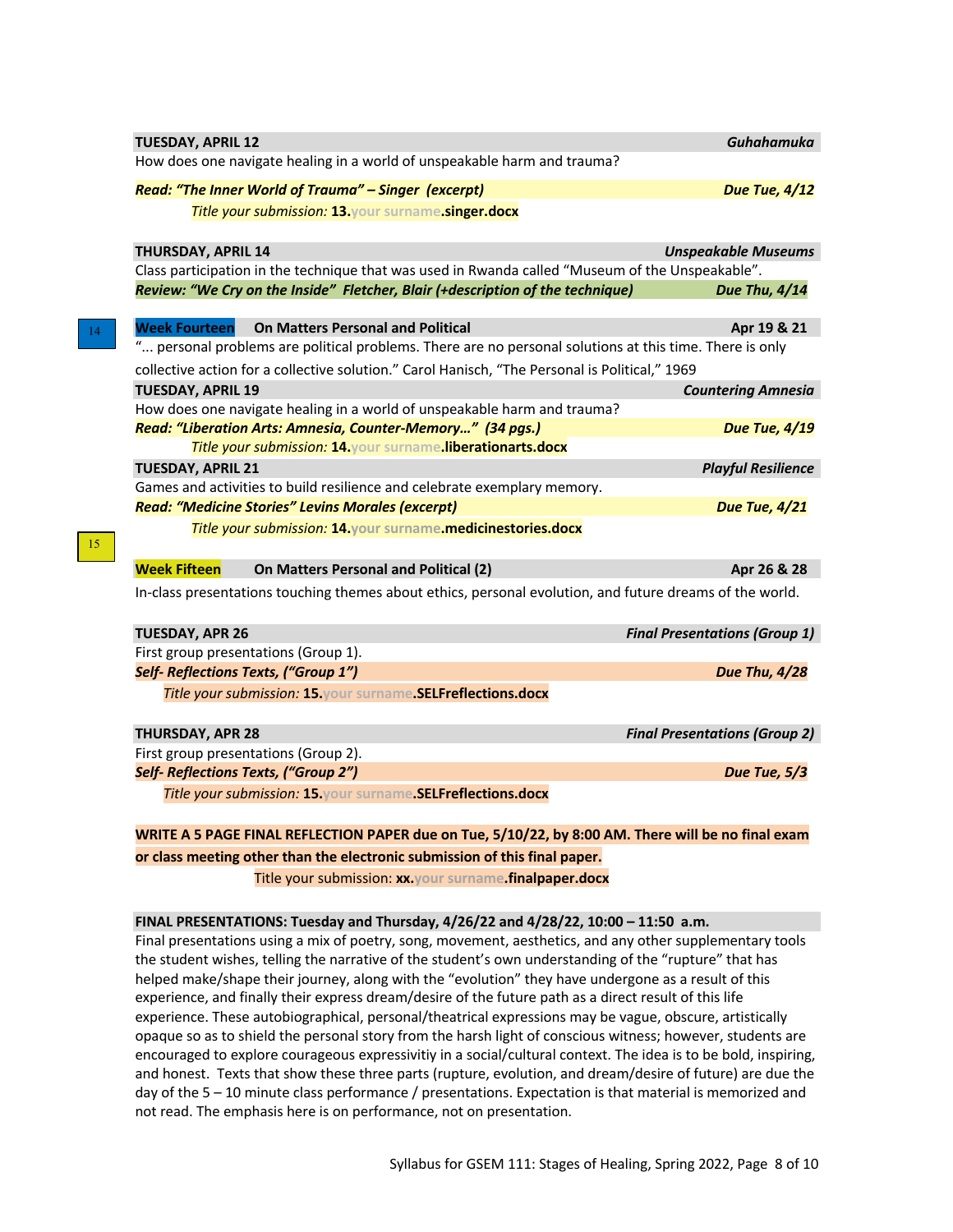# **FINAL REFLECTION PAPER: DUE Tuesday, 5/12/20, 8 a.m.**

Final reflection paper is a culminating work based on your experiences in this class. Look back at the readings, the exercises, the conversations and anything else that has accompanied your journey through this course. What were the major learning experiences for you? What were the largest challenges for you during this course, and what did you do to surmount them? Connect your personal experiences in class with any of the reading material we have covered, the topics and conversations we have had, and your own personal opinions. Let this paper be an invitation for creative dialogue about difficult issues – that is, let this paper be a "stage of healing" for you.

# **Statement on Academic Conduct and Support Systems**

# **Academic Conduct:**

Plagiarism – presenting someone else's ideas as your own, either verbatim or recast in your own words – is a serious academic offense with serious consequences. Please familiarize yourself with the discussion of plagiarism in *SCampus* in Part B, Section 11, "Behavior Violating University Standards" policy.usc.edu/scampus-part-b. Other forms of academic dishonesty are equally unacceptable. See additional information in *SCampus* and university policies on scientific misconduct, http://policy.usc.edu/scientific-misconduct.

# **Statement for Students with Disabilities**

Any student requesting academic accommodations based on a disability is required to register with Disability Services and Programs (DSP) each semester. A letter of verification for approved accommodations can be obtained from DSP. Please be sure the letter is delivered to me (or to TA) as early in the semester as possible. DSP is located in STU 301 and is open 8:30 a.m.–5:00 p.m., Monday through Friday. Website for DSP and contact information: (213) 740-0776 (Phone), (213) 740-6948 (TDD only), (213) 740-8216 (FAX) ability@usc.edu.

# **Emergency Preparedness/Course Continuity in a Crisis**

In case of a declared emergency if travel to campus is not feasible, USC executive leadership will announce an electronic way for instructors to teach students in their residence halls or homes using a combination of Blackboard, teleconferencing, and other technologies. See the university's site on Campus Safety and Emergency Preparedness.

\*\*\*

# **Support Systems:**

*Campus Support & Intervention (CSI) – (213) 740-0411*

Campus Support & Intervention is an office within Campus Wellbeing and Crisis Intervention. We are a team of professionals here to assist students, faculty, and staff in navigating complex issues. Whether you are here seeking support for yourself or someone else, we are available to help you problem solve, understand options, and connect with resources. https://uscsa.usc.edu

# *Student Counseling Services (SCS) – (213) 740-7711 – 24/7 on call*

Free and confidential mental health treatment for students, including short-term psychotherapy, group counseling, stress fitness workshops, and crisis intervention. engemannshc.usc.edu/counseling

# *National Suicide Prevention Lifeline – 1 (800) 273-8255*

Provides free and confidential emotional support to people in suicidal crisis or emotional distress 24 hours a day, 7 days a week. www.suicidepreventionlifeline.org

*Relationship and Sexual Violence Prevention Services (RSVP) – (213) 740-4900 – 24/7 on call* Free and confidential therapy services, workshops, and training for situations related to gender-based harm. engemannshc.usc.edu/rsvp